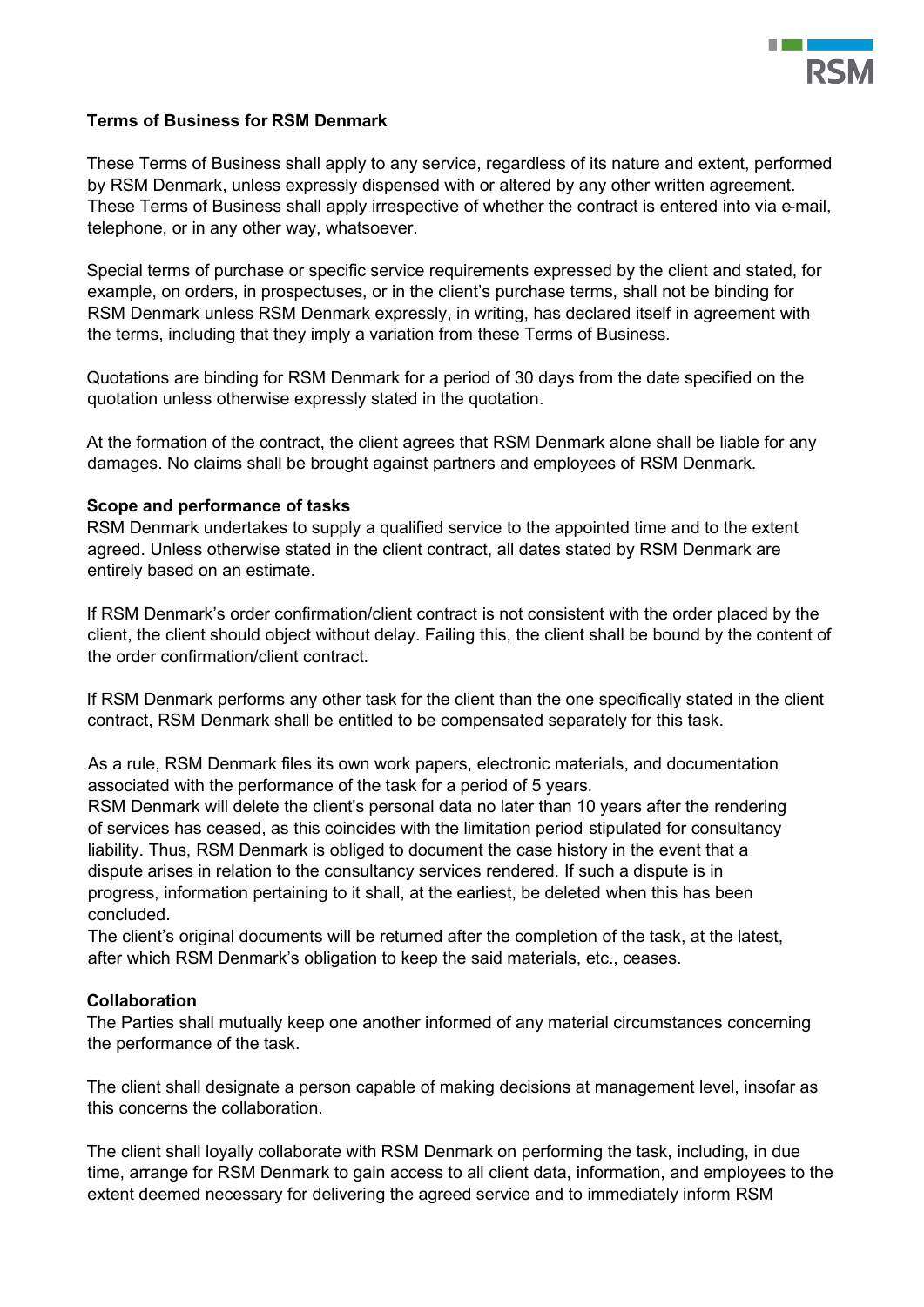

Denmark about any proposals, developments, or other circumstances or issues which, in the opinion of the client, are material to enable RSM Denmark to perform the task and deliver the agreed service.

# **Quality control**

RSM Denmark is a member of FSR – Danish Auditors, who stipulate ethical and quality standards to be observed by public auditors. Moreover, RSM Denmark is subject to Danish auditing legislation and FSR – Danish Auditors' rules on the right of appeal against auditors.

We are subject to control by the Danish Business Authority and comply with applicable professional standards and requirements to in-service training of auditors.

RSM Denmark is a member of RevisorGruppen Danmark, who updates and improves our quality control system on a current basis to ensure that it complies with applicable law. Furthermore, we are subject to annual quality control through RevisorGruppen Danmark.

RSM Denmark is an independent member of the international auditors' network RSM International Ltd. All member companies are subject to stringent quality requirements approved by the quality control function of RSM International Ltd.

# **Professional Secrecy**

All RSM Denmark employees are subject to professional secrecy and any information received by RSM Denmark concerning performing a task is treated in confidence.

### **Electronic communication**

The Parties agree that electronic communication can be unreliable and that information and data may be subject to damage and, furthermore, that messages and information may fall into the hands of unauthorised persons. RSM Denmark shall not be liable for any loss or damage that may occur as a consequence of using electronic data, the Internet, programs, etc.

#### **Calculation and payment of fees**

Fees for completed work is normally calculated on the basis of time used and the applicable hourly rates for the partners and employees performing the task. Unless a fixed fee has been agreed, RSM Denmark's fees specification is based on an estimate. If RSM Denmark has specified a fee on the formation of contract, it is based on the assumptions specified by the Parties in the client contract. Consequently, despite a fixed fee having been agreed for the service, RSM Denmark shall be entitled to make corrections in the calculated fees in the following situations:

- a) The basic assumptions governing the delivery of the service have been changed.
- b) The basic assumptions were incorrect or incomplete.
- c) The circumstances pertaining to a) and b) can be attributed to the client or to matters for which the client is responsible.
- d) Costs and expenses related to the task to be compensated by the client.

Invoices are usually issued on the completion of the task. In the case of major tasks and tasks extending for long periods, there will be continuous invoicing for the work performed.

Payment terms are 30 days net. Invoices will usually be issued electronically via e-mail.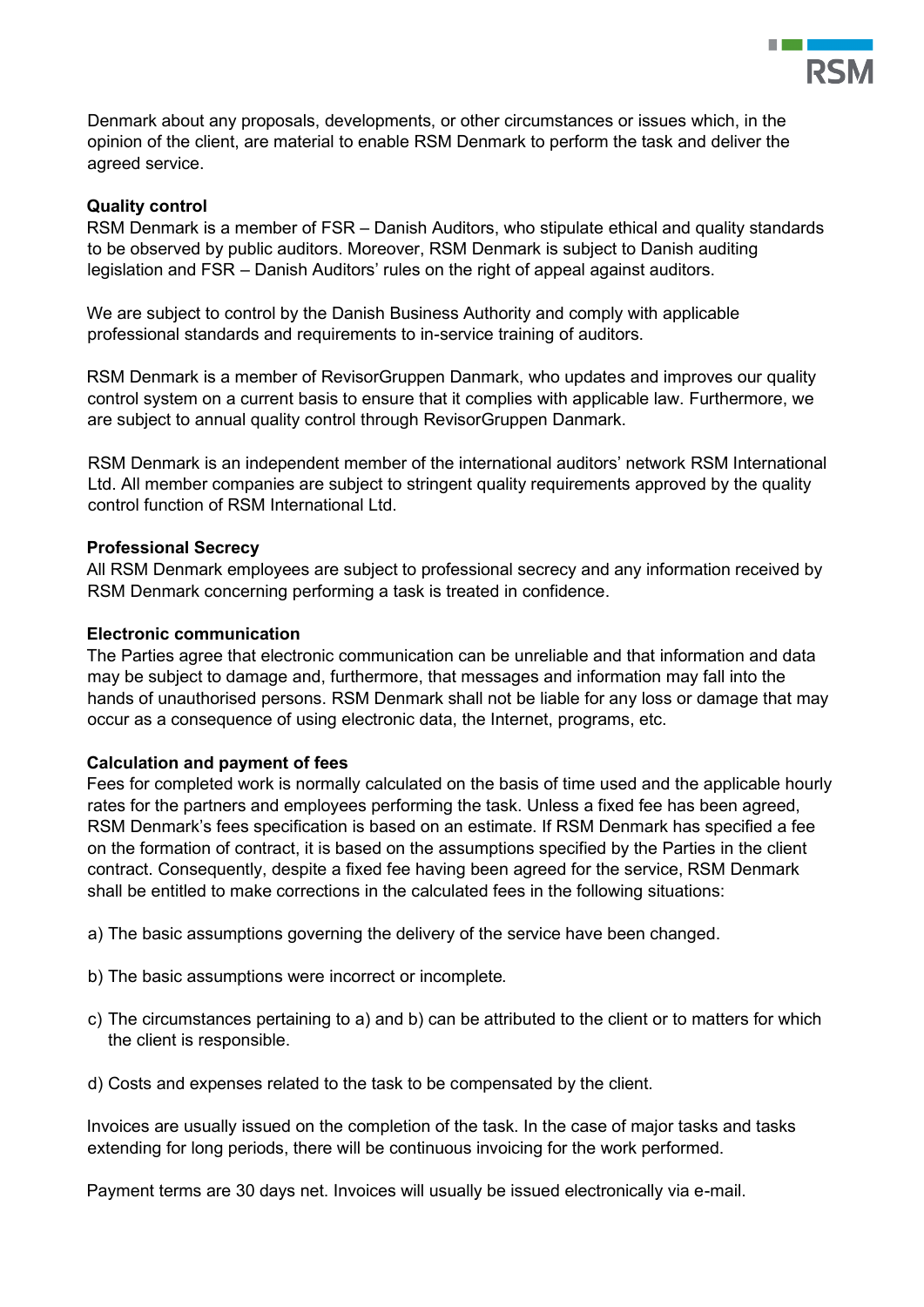

Late payments will incur interest at 1.5 % per new calendar month of the balance due from the latest due payment date until the amount has been fully credited to RSM Denmark's account in RSM Denmark's designated bank.

The client shall not be entitled to effect a set-off against the fees payable, nor shall the client be entitled to exercise the right of retention or refuse payment due to delay, complaints, or counterclaims concerning the service in question, or any other claim, whatsoever. RSM Denmark shall be entitled to stipulate a credit limit in respect of the client, which, at any time, can be unilaterally changed or revoked by RSM Denmark.

### **Limitation of liability**

If the client ascertains errors and deficiencies pertaining to the service provided, the client should object to RSM Denmark in writing without delay, specifying the defects contested.

RSM Denmark is responsible for the work carried out in compliance with general Danish law, however, with the following limitations:

RSM Denmark shall not be liable to other parties who may profit from, or use, the services provided by RSM Denmark or gain access to these services. The client undertakes to compensate RSM Denmark's obligations, losses, expenses, or other costs, which the company might reasonably incur in connection with claims raised by such other Parties, as well as claims raised against RSM Denmark as a result of the client's breach of contract.

RSM Denmark shall not be liable for the contents of oral reporting or draft services later replaced by completed services.

RSM Denmark's liability does not extend to circumstances that could not be anticipated at the time of performing the task/formation of contract.

RSM Denmark's liability for consultancy services is limited in terms of value to three times the fee (excluding VAT), the client has paid for the service in question.

If the client has not reimbursed RSM Denmark for the service in question, no claim can be raised against RSM Denmark.

RSM Denmark shall not be liable for indirect loss, consequential loss, or other associated economic losses, including, for example, loss of goodwill, image, earnings, profit, loss on operations, or loss of data.

RSM Denmark shall not be liable for claims arising as a result of false or misleading information, data, or documentation procured by others than RSM Denmark.

#### **Confidentiality**

The Parties are obliged to treat all materials and all information, including the conclusion of the service delivered, in strict confidence.

RSM Denmark, or our contracting party, shall not publicly speak of one another or of services rendered without having obtained prior consent in writing from the other Party. Prior to the publication of documents, reports, or similar, carrying our company name, approval must be obtained from RSM Denmark.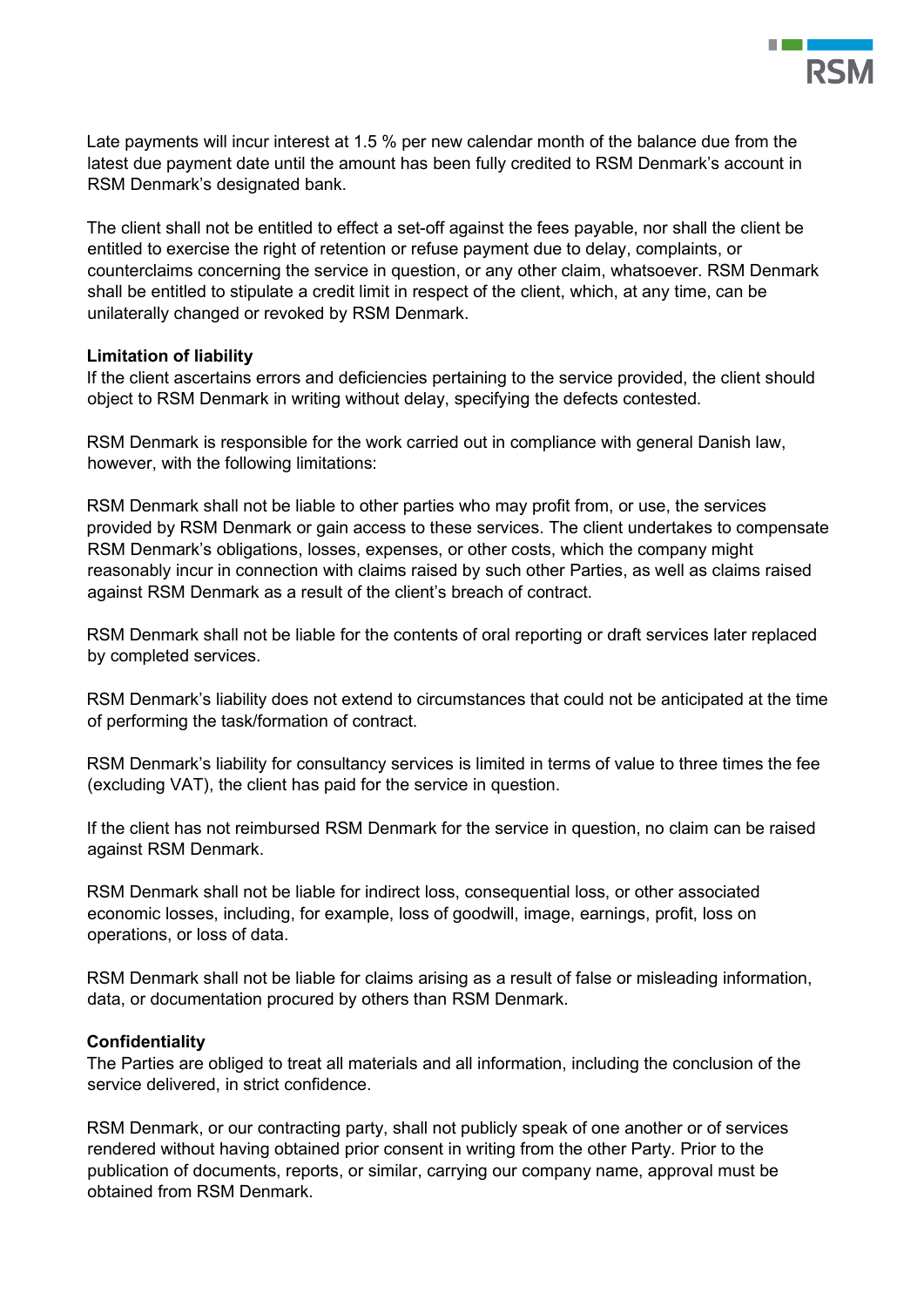

The provision on confidentiality does not apply to material and information, etc., disclosed pursuant to statutory requirements, a judicial decision, a court order, or similar.

# **Money laundering and data subject information**

Pursuant to legislation on money laundering, RSM Denmark is obliged to inform clients about the rules governing the treatment of personal data. We are, for example, obliged to obtain information referencing the data subject as well as control data and secure the required legitimation upon establishing client relations. In cases of suspected money laundering, we will obtain documents and registrations concerning further investigations carried out. In cases of suspected money laundering that cannot be invalidated, we are obliged to inform the State Prosecutor for Serious Economic and International Crime (SØIK).

The information obtained by RSM Denmark shall, in the interest of both Parties, be stored for as long as deemed necessary by RSM Denmark, however, in compliance with applicable legislation, for a minimum of 5 years.

On the termination of the engagement, the data will normally be erased after 5 years. The client has the option of gaining access to the registered data and the client has the right to have any wrong information corrected.

Pursuant to the law on money laundering, RSM Denmark is obliged to obtain and store information about the client's identity.

RSM Denmark shall not pass on personal data to any third party without the client's prior accept, however, RSM Denmark may be obliged to disclose such information about client relations, etc., to the Regional Public Prosecutor.

#### **Personal data**

In connection with the agreed service, RSM Denmark shall collect and treat personal data in compliance with applicable Danish law, including the Data Protection Act and the EU General Data Protection Regulation (GDPR).

As data controller, RSM Denmark collects and treats clients' personal data so as to enable it to provide those consultancy services which RSM Denmark undertakes to deliver to clients and to fulfil RSM Denmark's contractual and legal obligations as a consultant and/or comply with the general legal obligations.

The personal data will usually have been obtained from customers themselves and include:

- Standard personal data on the customer including name, address, contact information, financial information, and civil registration number.
- Picture ID and contact information when justified by statutory money-laundering law.
- Information adequate and limited to the task for which the client has requested assistance. This might comprise certain sensitive personal data for specific case use.

The client is obliged to enter into a data processing contract where RSM Denmark assumes the role of data processor.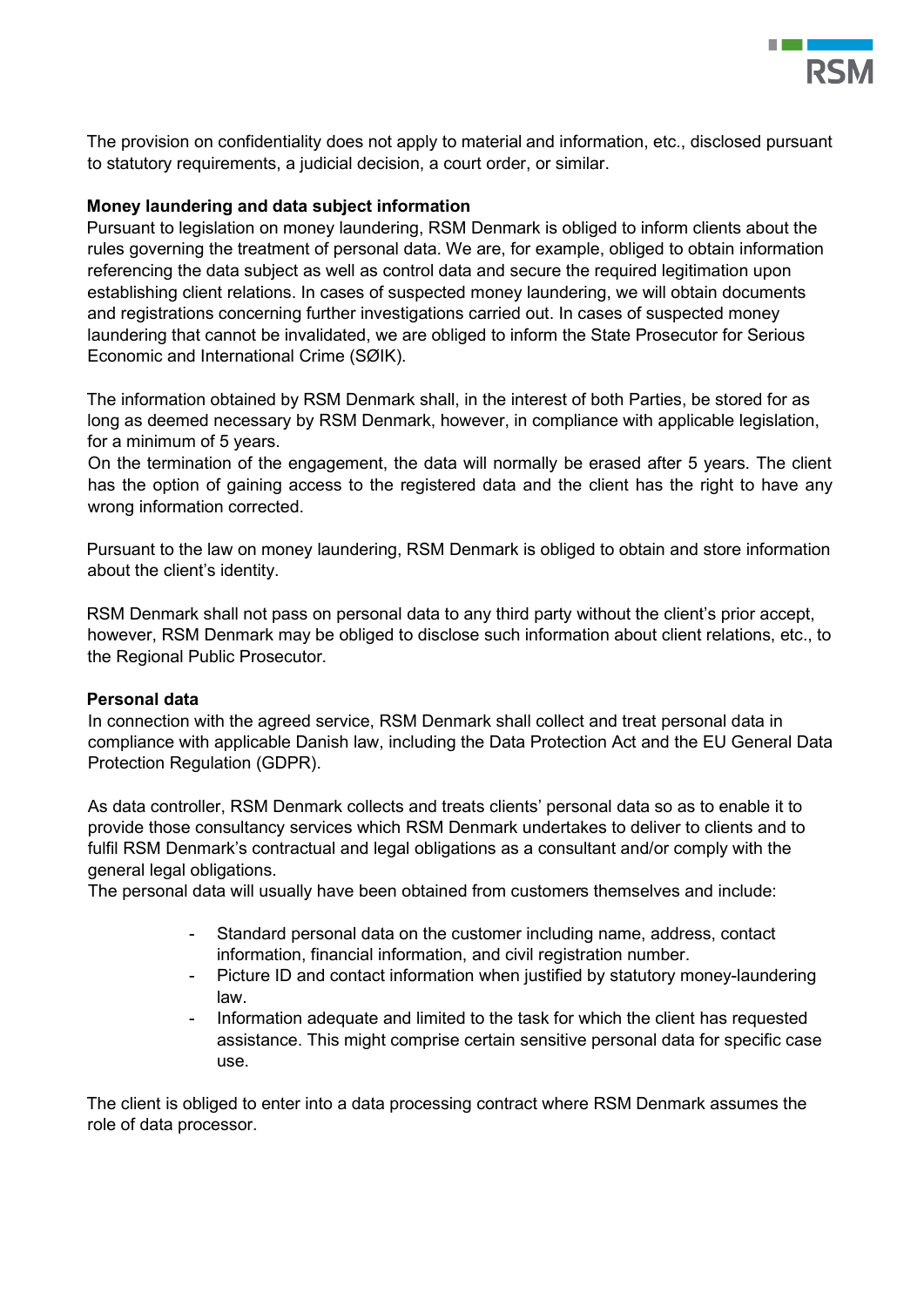

RSM Denmark acts as data controller in respect of the personal data collected about clients for the purpose of meeting the requirements of legislation governing bookkeeping and money laundering and in connection with personal data which might emerge on the formation of the contract.

If the agreed service includes statements subject to the State-Authorised Public Accountants Act (such as auditing, extended review, review, and tabulation assistance), including the tabulation of accounts and tax-related specifications complete with auditors' statement and digital reporting, RSM Denmark shall act as data controller in respect of the personal data collected.

If consultancy, for example, on budgeting, financing, company purchase/sale, succession process, reconstructions and bankruptcy, type of business format, entrepreneurship, activities abroad, and other legal advice forms part if the contract, RSM Denmark will, in such cases, act as data controller in respect of the personal data collected.

If the contract includes the services – bookkeeping, payroll processing, tabulation of accounts, and tax-related specifications without an auditors' statement, containing personal data, RSM Denmark will act as data controller.

As for combined services where RSM Denmark acts as data controller and data processor, respectively, the data processing contract shall also be effective for the part of the service where RSM Denmark acts as data processor.

# **Rights of the data subjects**

Right of access: the client (data subject) shall have the right to access the personal data on the client handled by us, however, with certain statutory exceptions.

Right to rectification: the client (data subject) shall have the right to have inaccurate information registered about it rectified.

The right to erasure: in special cases, the client (data subject) shall have the right to have all data pertaining to it erased without undue delay and prior to the time when our ordinary general erasure would normally occur.

The right to restriction of processing: in certain cases, the client (data subject) shall have the right to restrict the processing of its personal data. If the customer has the right to restriction of processing, we will, in future, only process the data – except for storage – after duly having obtained prior consent form the client, or for the purpose of defining, submitting, or defending a legal claim, or to protect a person, or if deemed to be in the public interest.

Right to object in certain cases, the client (data subject) has the right to object to our otherwise legitimate processing of the client's personal data. Furthermore, the client can also object to the processing of data for the purpose of direct marketing.

Right to data portability: in certain cases, the client (data subject) shall have the right to receive its personal data in a structured, commonly used, and machine-readable format and to have such personal data transmitted to another data controller without hindrance The client can obtain further information on the client's rights in the guidelines about the rights of data subjects published by the Danish Data Protection Agency. Please see <www.datatilsynet.dk>.

# **Termination of contract**

In the event that RSM Denmark has been appointed auditor, such an engagement may be terminated in compliance with applicable rules.